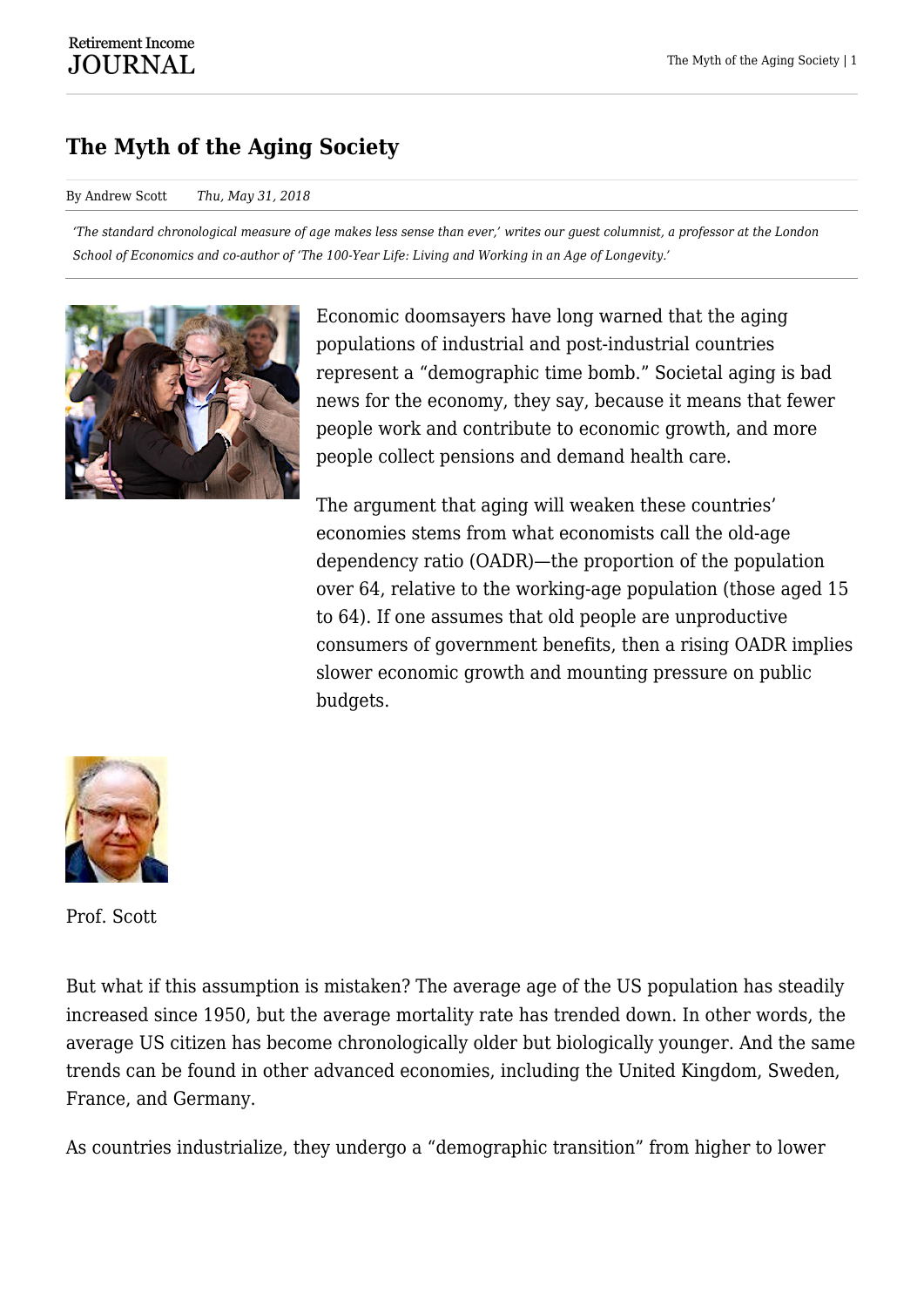birth rates. This shift implies that older cohorts of the population will increase in size, and that average overall mortality will rise, because mortality rates are higher for older people. But over the past few decades, this aging effect has been offset by a "longevity effect."

Owing to medical advances and other factors (for example, lower rates of smoking), mortality rates at all ages have fallen. In actuarial terms, this means that people are younger for longer. Whereas the aging effect captures changes in the age distribution, the longevity effect addresses how we are aging. And in a country like the US, where the average age has increased while average mortality rates have fallen, it is clear that the longevity effect has more than offset the aging effect.

One consequence of this change is that the standard chronological measure of age makes less sense than ever. The divergence between biological and chronological age points to a familiar problem in economics: the confusion between nominal and real variables. A pint of beer that cost \$0.65 in 1952 costs \$3.99 today. To compare prices accurately across time, [however], one must adjust for inflation. And what one finds is that beer has actually gotten cheaper: The real (inflation-adjusted) price of a pint in 1952 was the equivalent of \$5.93 in today's money.

A similar problem occurs when one relies wholly on calendar years and a chronological conception of age. In the US, a 75-year-old today has the same mortality rate as a 65-yearold in 1952. Similarly, in Japan, 80 is the "new 65." As an actuarial matter, then, today's 75 year-olds are not any older than the 65-year-olds of the 1950s.

As with the price of beer, one can use changes in mortality rates to adjust for "age inflation" and determine an average real mortality age. In doing so, one finds essentially no increase in average "real" (mortality-adjusted) age in the UK, Sweden, or France, and barely any increase in the US.

Mortality-adjusted indicators of aging provide a radically different perspective on what is happening to OADRs in advanced economies. When using chronological age, the OADRs in the US, the UK, France, and Sweden have all been increasing; but in mortality-adjusted terms, they have all actually declined. The exception, once again, is Japan, where the dominance of the aging effect has resulted in a higher real OADR.

From this perspective, one can see the flawed assumptions underlying the conventional "demographic time bomb" narrative, which makes no distinction between aging and longevity effects. If one assumes that there is only an aging effect, a rapidly aging society